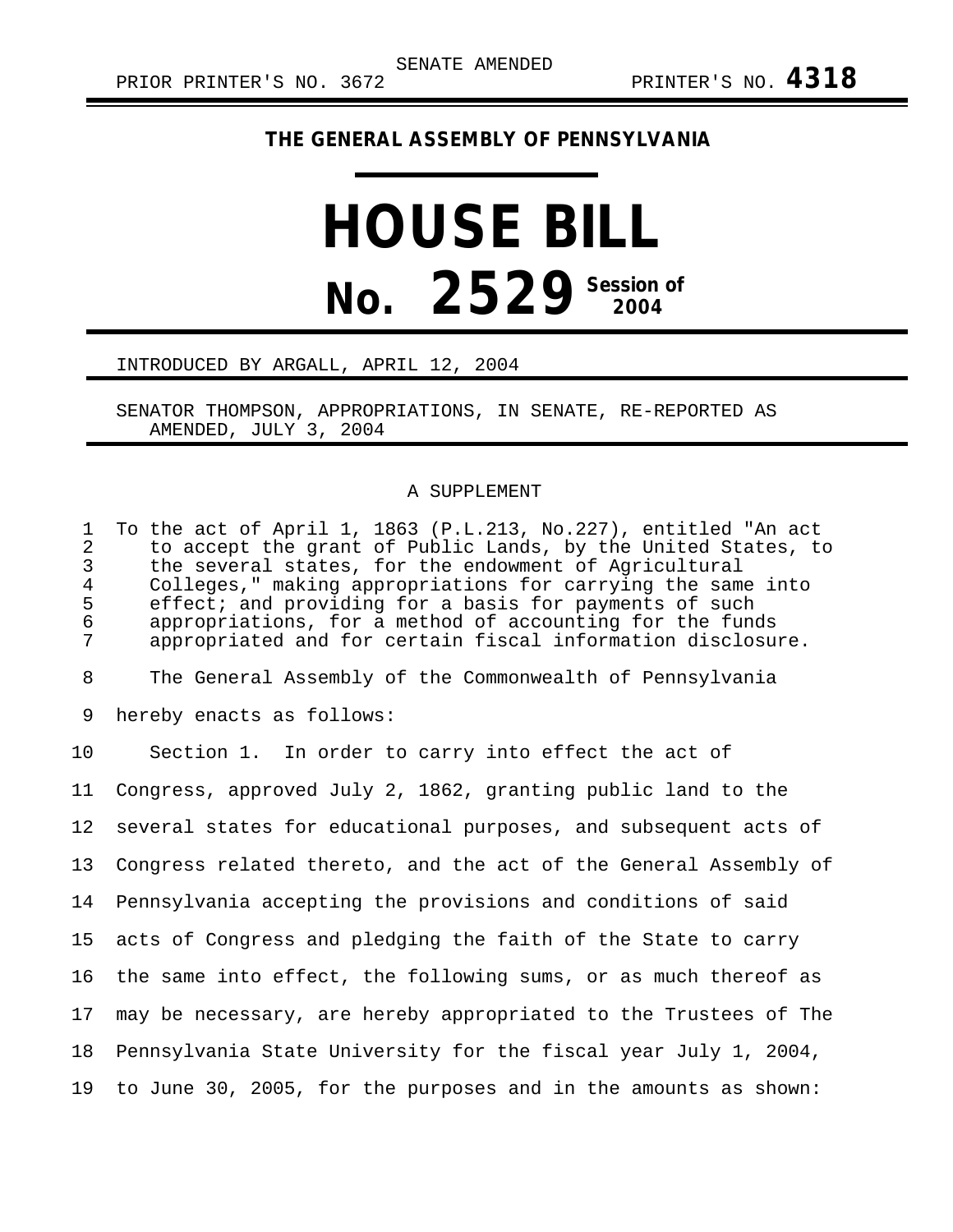| $\mathbf 1$ | educational and general expenses \$239,434,000              |                       |  |
|-------------|-------------------------------------------------------------|-----------------------|--|
| 2           | (2) For medical education                                   | 4,793,000             |  |
| 3           | (3) For children's hospital                                 | 4,793,000             |  |
| 4           | (4) For the Central Pennsylvania Psychiatric                |                       |  |
| 5           |                                                             | 1,864,000             |  |
| 6           | (5) For the cost of agricultural research                   | 22,922,000            |  |
| 7           | (6) For the cost of agricultural extension                  |                       |  |
| 8           |                                                             | 27,580,000            |  |
| 9           | (7) To enhance the recruitment and retention                |                       |  |
| 10          | of disadvantaged students                                   | 332,000               |  |
| 11          | (8) For the Pennsylvania College of                         |                       |  |
| 12          |                                                             | <del>11,673,000</del> |  |
| 13          | (9) For debt service related to the former                  |                       |  |
| 14          | Williamsport Area Community College                         | <del>1,379,000</del>  |  |
| 15          | FOR EDUCATIONAL AND GENERAL EXPENSES \$241,178,000<br>(1)   |                       |  |
| 16          | (2)<br>FOR MEDICAL EDUCATION                                | 4,829,000             |  |
| 17          | (3)<br>FOR CHILDREN'S HOSPITAL                              | 4,829,000             |  |
| 18          | (4)<br>FOR THE CENTRAL PENNSYLVANIA PSYCHIATRIC             |                       |  |
| 19          |                                                             | 1,878,000             |  |
| 20          | (5) FOR THE COST OF AGRICULTURAL RESEARCH 23,094,000        |                       |  |
| 21          | (6) FOR THE COST OF AGRICULTURAL EXTENSION                  |                       |  |
| 22          |                                                             |                       |  |
| 23          | (7) TO ENHANCE THE RECRUITMENT AND RETENTION                |                       |  |
| 24          |                                                             |                       |  |
| 25          | (8) FOR THE PENNSYLVANIA COLLEGE OF                         |                       |  |
| 26          |                                                             |                       |  |
| 27          | (9) FOR DEBT SERVICE RELATED TO THE FORMER                  |                       |  |
| 28          | WILLIAMSPORT AREA COMMUNITY COLLEGE 1,389,000               |                       |  |
| 29          | Section 2. Payments to The Pennsylvania State University on |                       |  |
| 30          | account of the appropriations for all items as provided in  |                       |  |
|             | 20040H2529B4318<br>$-2-$                                    |                       |  |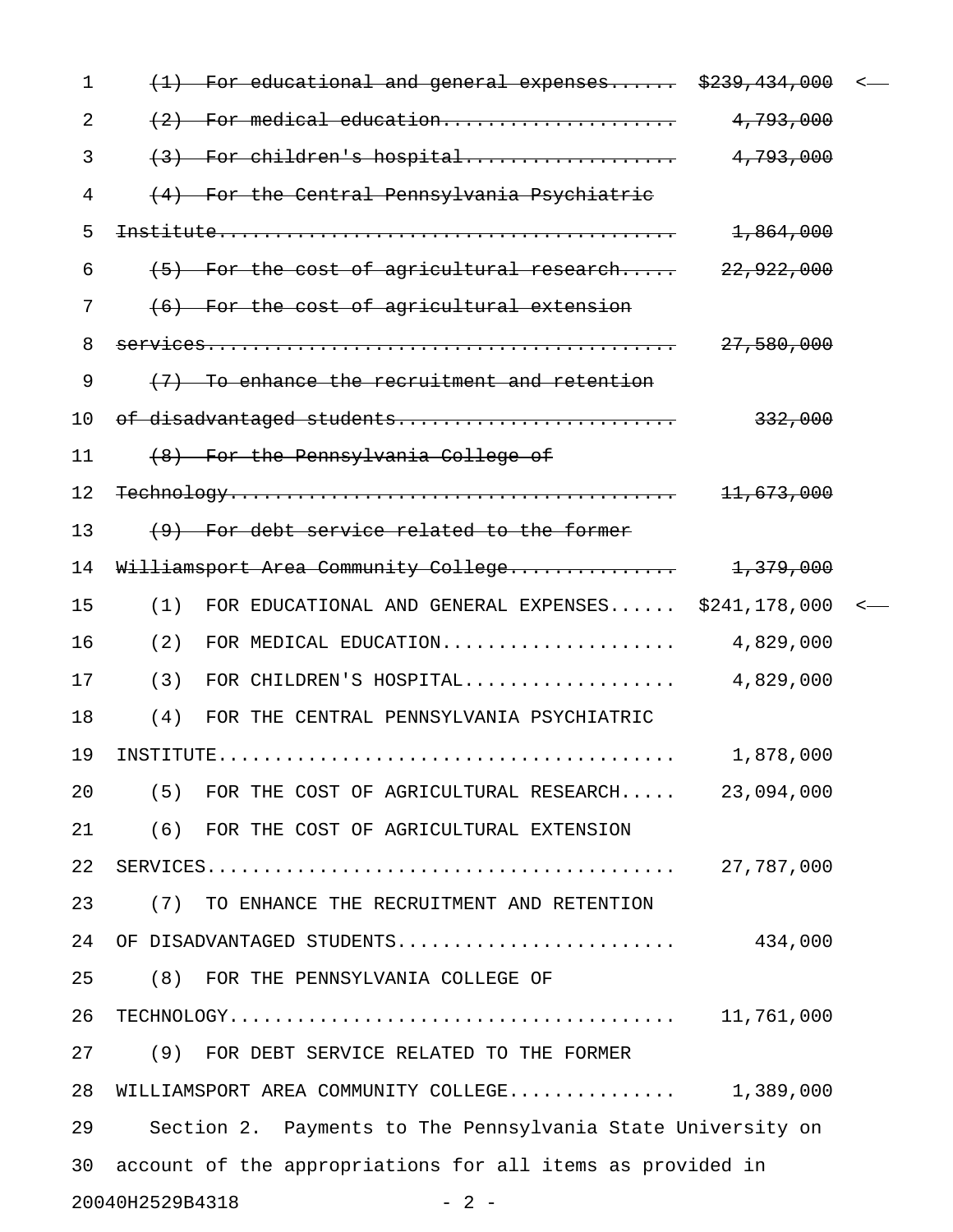1 section 1 shall be made on the basis of costs during the fiscal 2 year.

3 Section 3. If necessary, The Pennsylvania State University 4 may transfer funds among the appropriations listed in section  $\sim$  $5$   $1(1)$ ,  $(4)$  and  $(5)$ , provided that the aggregate amount 6 transferred into or out of each appropriation during the fiscal 7 year shall not exceed 5% of the amount specifically appropriated 8 for that purpose. MAY TRANSFER FUNDS LISTED IN SECTION 1(1) TO  $\sim$ -9 THE APPROPRIATION LISTED IN SECTION 1(2), (3), (4), (5), (6), 10 (7), (8) AND (9), PROVIDED THAT THE AGGREGATE AMOUNT TRANSFERRED 11 OUT OF SECTION 1(1) SHALL NOT EXCEED 5% OF THE AMOUNT 12 SPECIFICALLY APPROPRIATED FOR THAT PURPOSE.

13 Section 4. (a) Payments to The Pennsylvania State 14 University of the appropriations provided in section 1 shall be 15 made monthly during the fiscal year.

16 (b) Such monthly payments shall be made in accordance with 17 the provisions of section 2 on the basis of estimated costs. The 18 estimate of costs shall be submitted by The Pennsylvania State 19 University to the Secretary of Education, the General Assembly 20 and the State Treasurer not later than 30 days prior to the date 21 on which such payment is to be made.

22 Section 5. (a) The Pennsylvania State University shall 23 apply the moneys appropriated by this act only for such purposes 24 as are permitted in this act and shall at all times maintain 25 proper records showing the application of such moneys. Not later 26 than 120 days after the close of the fiscal year to which this 27 act relates, The Pennsylvania State University shall file, with 28 the Secretary of Education, the General Assembly and the Auditor 29 General of the Commonwealth, a statement setting forth the 30 amounts and purposes of all expenditures made from moneys 20040H2529B4318 - 3 -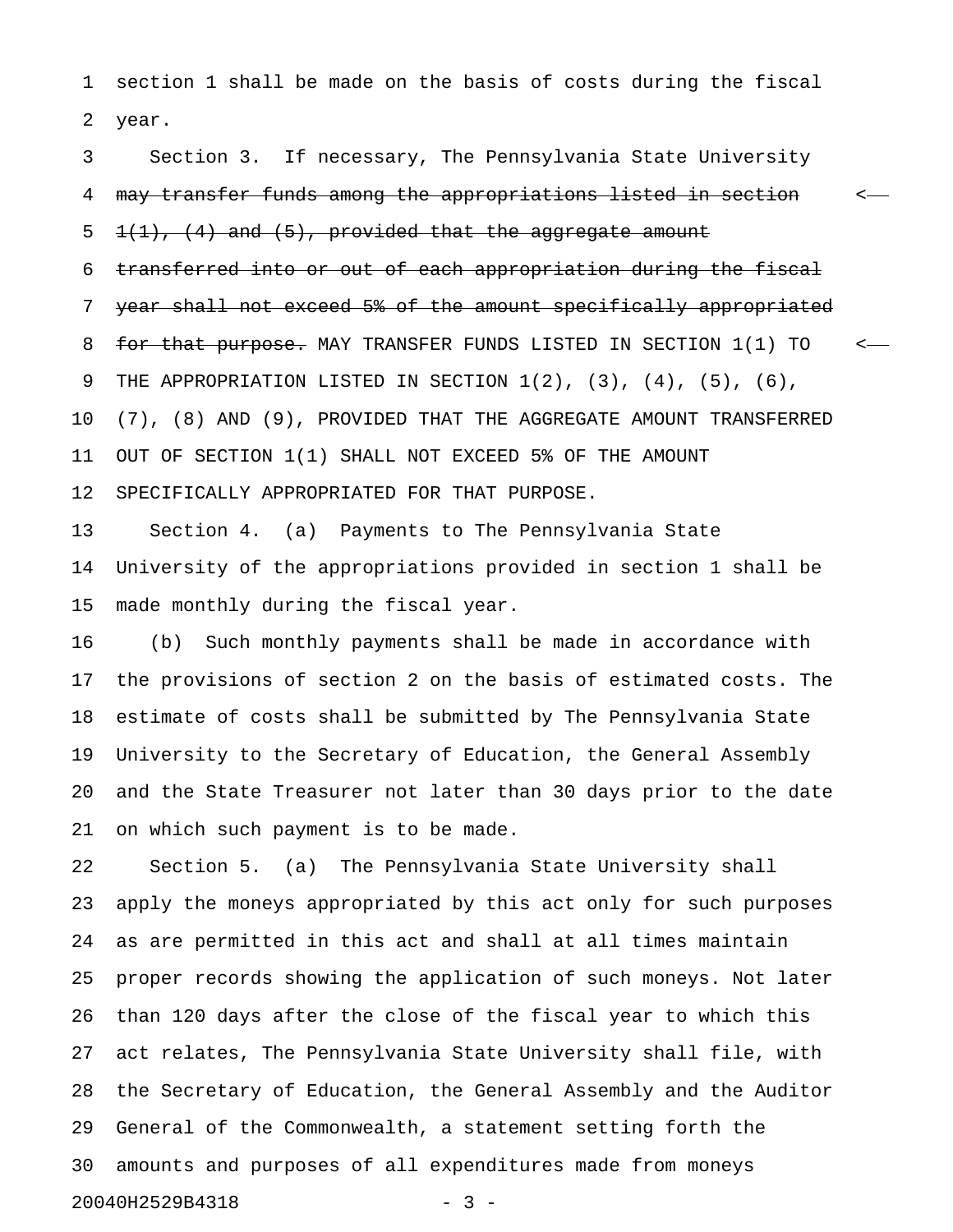1 appropriated by this act and other university accounts during 2 said fiscal year, as provided in section 2, used as a basis for 3 receipt of any appropriation during said fiscal year.

4 (b) Such statement of expenditures and costs shall be 5 reviewed by the Auditor General of the Commonwealth, and he 6 shall have the right, in respect to the moneys appropriated by 7 this act, to audit and disallow expenditures made for purposes 8 not permitted by this act and to cause such sums to be recovered 9 and paid by The Pennsylvania State University to the State 10 Treasurer. In respect to expenditures made by the university 11 from moneys other than those appropriated by this act, the 12 Auditor General shall have the right to review only, and he 13 shall file annually with the General Assembly such information 14 concerning such expenditures as the General Assembly or any of 15 its committees may require.

16 Section 6. A report shall be submitted to the Governor and 17 the Appropriations and Education Committees of the Senate and 18 House of Representatives and shall include data for all programs 19 except the Doctor of Medicine program. The report, to be 20 submitted prior to September 1, 2005, shall cover the 12-month 21 period beginning with the summer term 2004 and shall include: 22 (1) The following counts and distributions for each term 23 during the period:

24 (i) The definitions and numbers of faculty members employed 25 full time, of faculty members employed part time, of full-time 26 students enrolled in graduate courses, of full-time students 27 enrolled in undergraduate courses, of part-time students 28 enrolled in graduate courses and of part-time students enrolled 29 in undergraduate courses.

30 (ii) The total numbers of undergraduate student credit 20040H2529B4318 - 4 -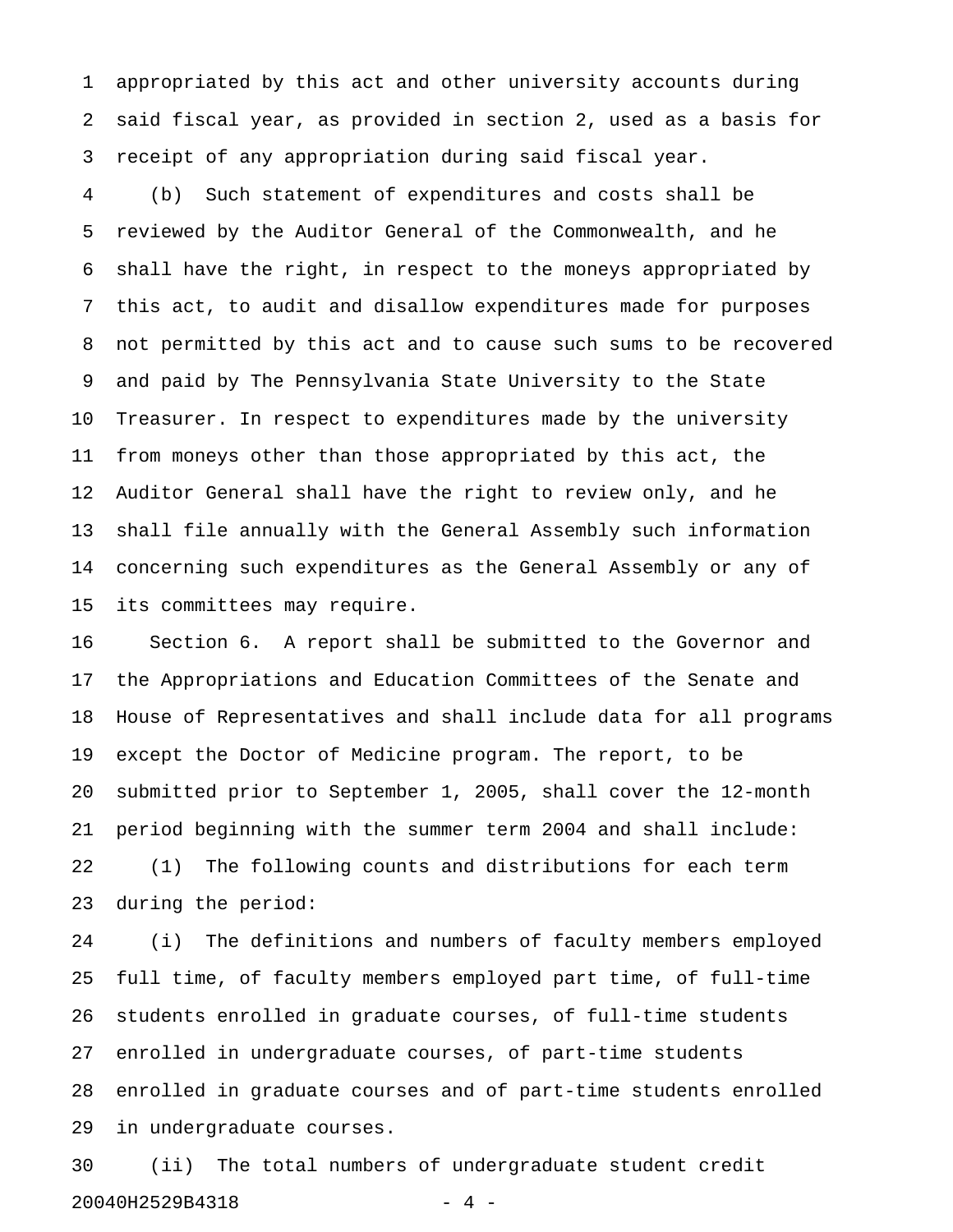1 hours, divided into lower division and upper division course 2 levels, and of graduate student credit hours, divided into three 3 course levels--master's, first professional and doctoral.

4 (iii) The number of different courses scheduled by level of 5 instruction and the number of sections of individual instruction 6 scheduled by level of instruction, each further subdivided by 7 two-digit Classification of Instructional Program (CIP) 8 categories of instructional programs of higher education as 9 defined by the National Center for Education Statistics, United 10 States Department of Education.

11 (iv) The number of terms scheduled and the dates thereof. 12 (2) For the summer term and the following academic year in 13 total and for each two-digit CIP program category, a 14 classification of faculty members or other professional 15 employees by title, including: professor, associate professor, 16 assistant professor, instructor, lecturer, research associate, 17 librarian and academic administrator; faculty members or other 18 professional employees under each title to be subdivided by type 19 of assignment: teaching and nonteaching; and each such set of 20 faculty members or other professional employees to be further 21 subdivided by type of employment: full-time or part-time; and 22 the following aggregates for each such subdivided 23 classification:

24 (i) The number of faculty and other professional employees 25 and their full-time equivalence in instructional and 26 noninstructional functions.

27 (ii) The sum of credits assigned to undergraduate classroom 28 courses and the sum of credits assigned to graduate classroom 29 courses taught, divided into lower division, upper division, 30 master's, first professional and doctoral course levels.

20040H2529B4318 - 5 -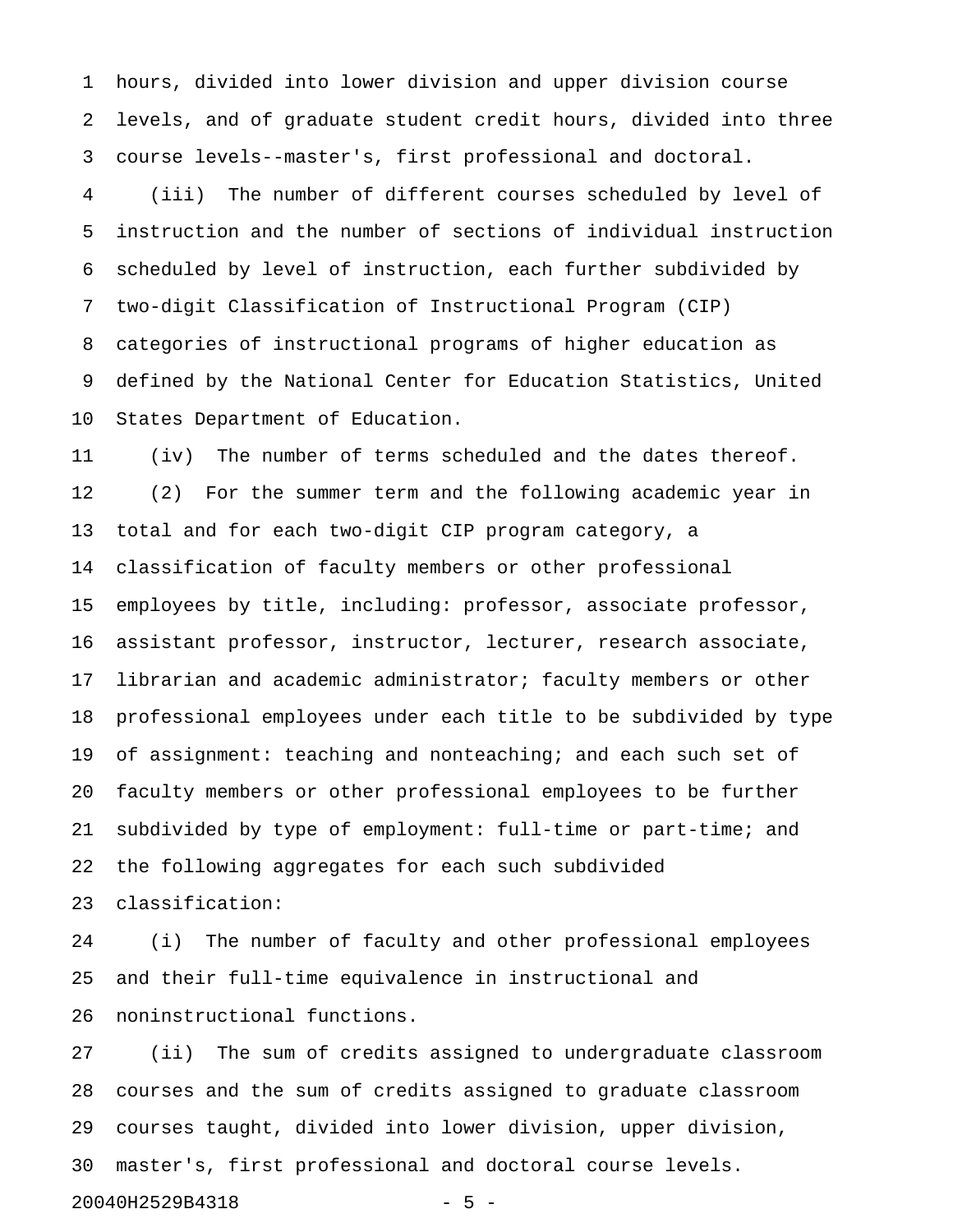1 (iii) The sum of credits assigned to undergraduate 2 individual instruction courses and the sum of credits assigned 3 to graduate individual instruction courses taught, divided into 4 lower division, upper division, master's, first professional and 5 doctoral course levels.

6 (iv) The sum of undergraduate classroom student credit hours 7 and the sum of graduate classroom student credit hours 8 generated, divided into lower division, upper division, 9 master's, first professional and doctoral course levels. 10 (v) The sum of undergraduate individual instruction student 11 credit hours and the sum of graduate individual instruction 12 student credit hours generated, divided into lower division,

13 upper division, master's, first professional and doctoral course 14 levels.

15 (vi) The total salary paid for instructional functions and 16 for noninstructional functions and the amount of this salary 17 paid for each of these functions from university funds, Federal 18 funds and other funds.

19 (3) For each term of the period covered for each faculty 20 member employed full time identified by two-digit CIP program 21 category and title, the report shall contain an analysis of the 22 average hours per week spent in university-related activities, 23 stating specifically hours spent in undergraduate classroom 24 contact and graduate classroom contact, hours spent in 25 preparation, hours spent in research and hours spent in public 26 service.

27 Section 7. In addition to the requirements in section 6 28 relative to this appropriation, the report covering the 12-month 29 period beginning with the summer term 2004 shall include for all 30 programs of the university:

20040H2529B4318 - 6 -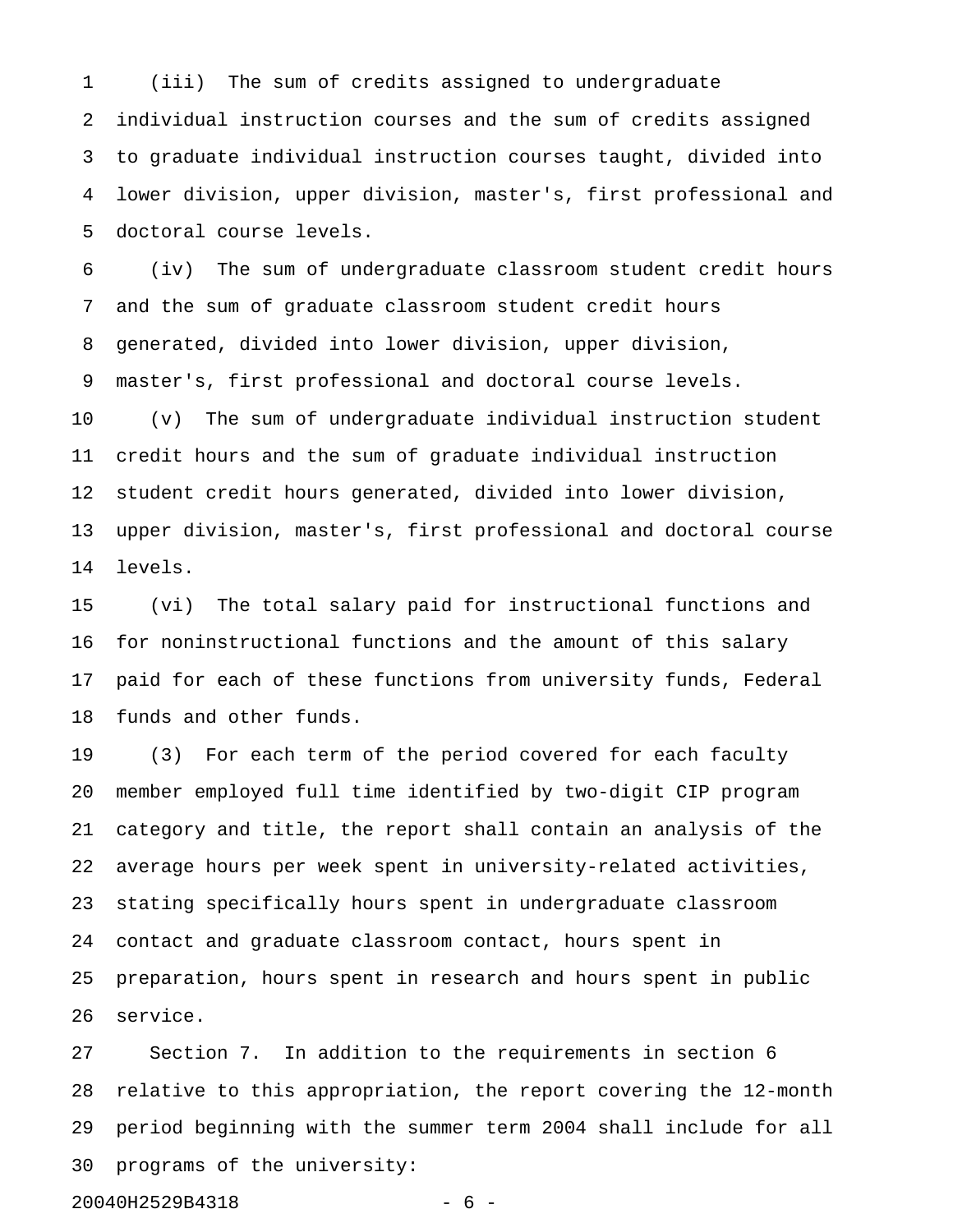1 (1) Minimum number of credits required for a baccalaureate 2 degree and for a master's degree.

3 (2) Number of bachelor's degrees, master's degrees, first 4 professional degrees and doctoral degrees awarded in 2000, 2001, 5 2002, 2003, 2004 and estimated 2005.

6 Section 8. (a) The following words and phrases when used in 7 this section shall have the meanings given to them in this 8 subsection unless the context clearly indicates otherwise:

9 "Academic and administrative support units." Any 10 organizational entity, as defined in the organizational manual 11 of the university, that reports directly to the president of the 12 university, chief academic officer or vice president, including 13 the office of the president, chief academic officer and vice 14 president.

15 "Expenditures." Disbursements or payments of State 16 appropriations, tuition and fees supporting operational, 17 educational or other general categories of expenses as defined 18 in: the generally accepted accounting principles as prescribed 19 by the National Association of College and University Business 20 Officers, the American Institute of Certified Public 21 Accountants, or by their successors, or by any other recognized 22 authoritative body; the "Commonwealth of Pennsylvania Budget 23 Instructions for the State System of Higher Education, State-24 Related Universities and Non-State-Related Colleges and 25 Universities"; and, the financial reporting policies and 26 standards promulgated by the Commonwealth of Pennsylvania and by 27 the Federal Government that apply to the Pennsylvania State 28 University.

29 "Revenue." All State appropriations and tuition and fees. 30 (b) The Pennsylvania State University shall disclose the 20040H2529B4318 - 7 -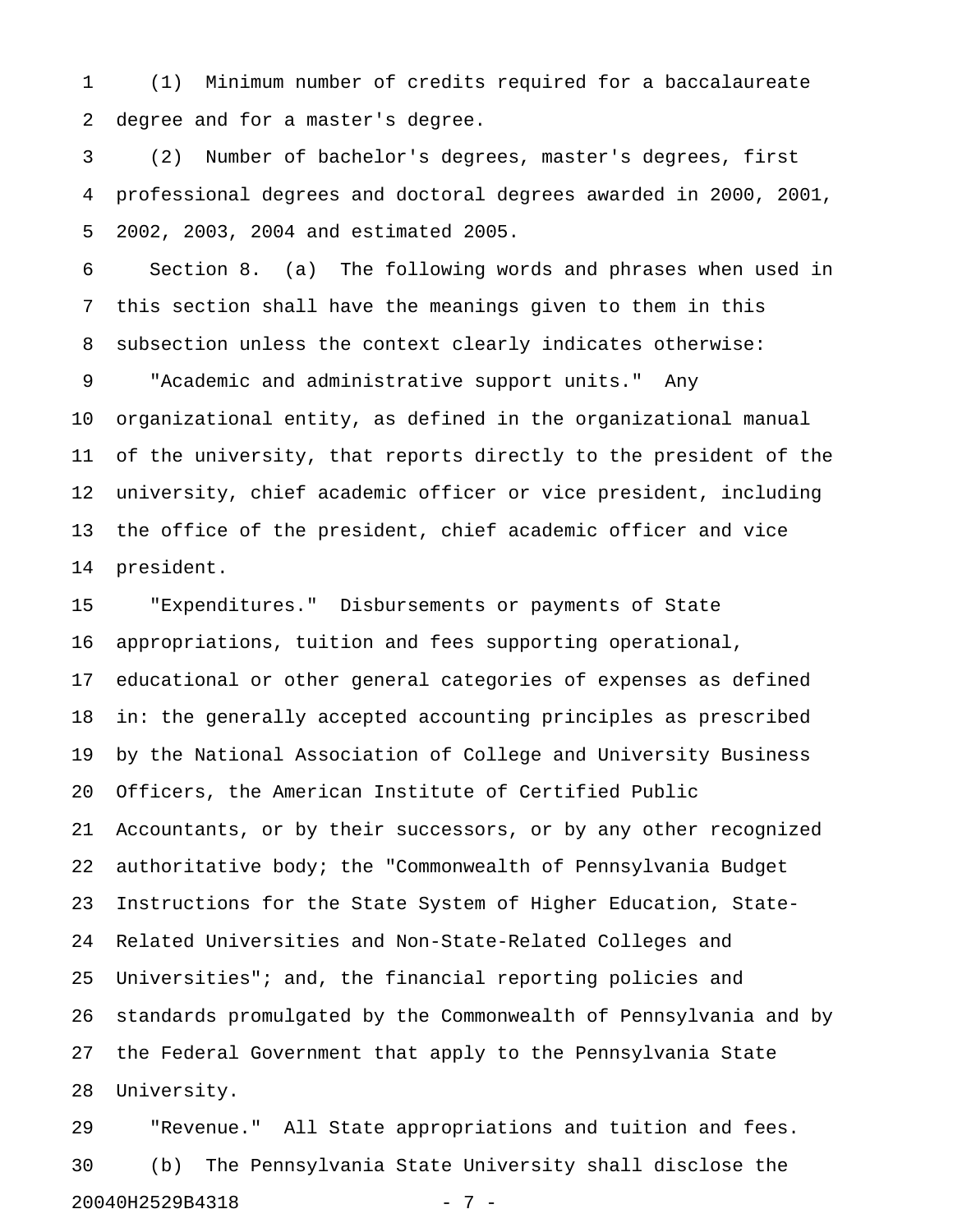1 following:

2 (1) Revenue and expenditure budgets of the university's 3 academic and administrative support units for the current fiscal 4 year.

5 (2) The actual revenue and expenditures for the prior year 6 in the same format as the information reported under paragraph 7 (1).

8 (3) For any defined project or program which is the subject 9 of a specific line item appropriation from the General Fund, the 10 university shall disclose the following:

11 (i) Revenue and expenditure budgets of the defined program 12 or project for the current fiscal year.

13 (ii) The actual revenue and expenditures of the defined 14 program or project for the prior year in the same format as the 15 information reported under paragraph (1).

16 (4) The revenue and expenditures of any auxiliary enterprise 17 which is directly funded in whole or in part by tuition or a 18 State appropriation for the current fiscal year.

19 (c) The university shall provide the following additional 20 information for the prior fiscal year for each academic or 21 administrative support unit, for each defined project or program 22 and for any auxiliary enterprise:

23 (1) The number of employees by academic rank and by 24 classification the number of administrators, staff, clerical and 25 technical service employees.

26 (2) Median and mean salary by academic rank and by 27 classification the median and mean salaries of administrators, 28 staff, clerical and technical service employees.

29 (3) Nonsalary compensation as a percentage of salary. 30 Nonsalary compensation shall include, but not be limited to, 20040H2529B4318 - 8 -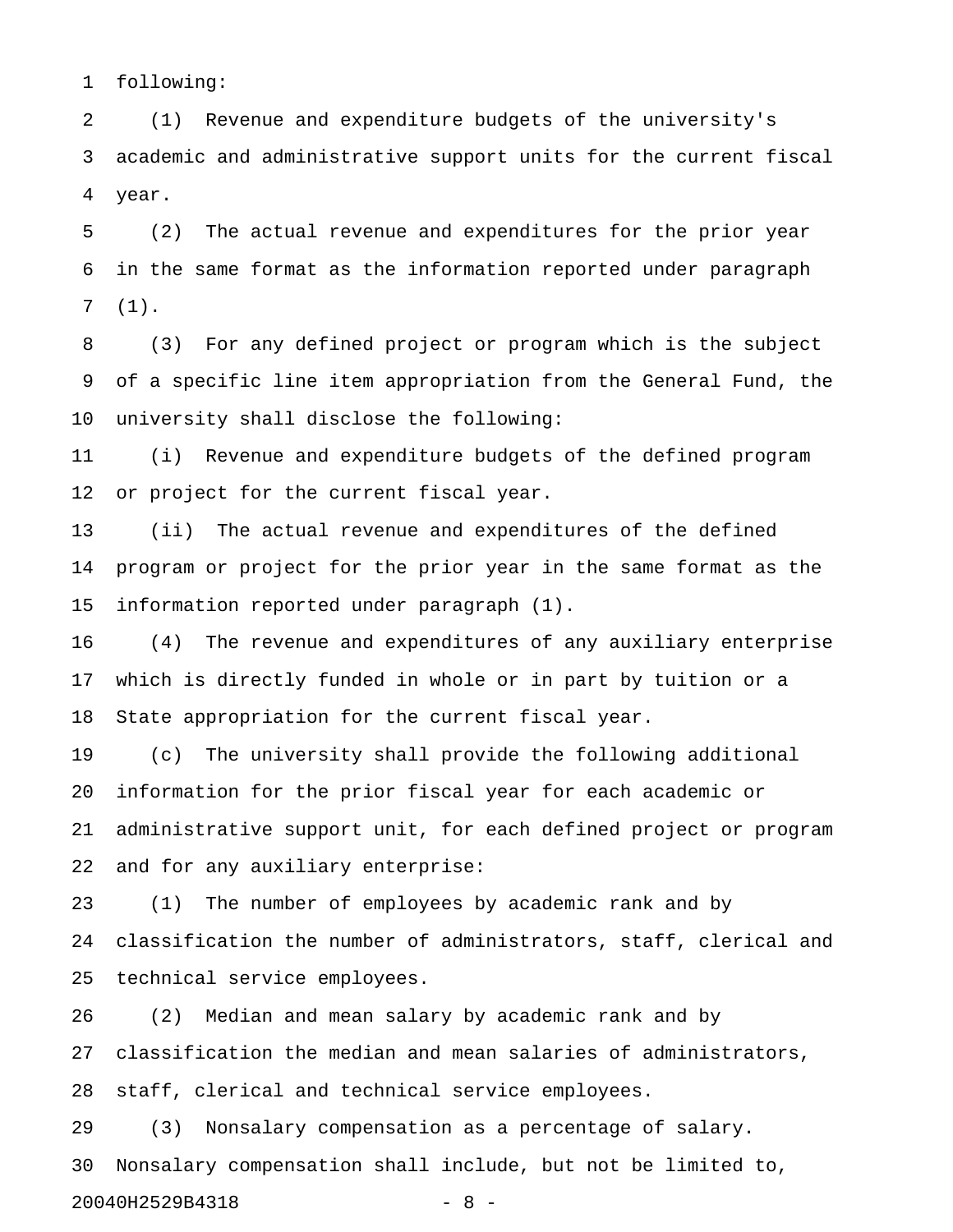1 medical benefits, life insurance benefits, pension benefits, 2 leave benefits, employer Social Security payments and workers' 3 compensation benefits.

4 (4) A statement of the university's retirement policies. 5 (5) A policy statement relating to a reduction of tuition 6 for employees' family members.

7 (6) A list of purchase of service contracts which exceed 8 \$1,000 by category of service, including, but not limited to, 9 legal, instructional, management, accounting, architecture, 10 public relations and maintenance. The list shall contain the 11 name and address of the contractor, a statement of the nature of 12 the duties of the contractor and the academic and administrative 13 support unit for which the duties are performed. If a purchase 14 of service contract exceeds 10% of the total aggregate 15 expenditure of the contract category per academic or 16 administrative support unit, then the contracted amount shall 17 also be listed.

18 (7) A list of purchase of goods contracts which exceed 19 \$1,000. The list shall contain the name and address of the 20 contractor and a list of the goods purchased and the academic or 21 administrative support unit for which such goods were 22 contracted. If a purchase of goods contract exceeds 10% of the 23 total aggregate expenditure per academic or administrative 24 support unit, then the contracted amount shall also be listed. 25 (8) A list by academic or administrative support unit in the 26 aggregate, of the expenses of travel, subsistence and lodging, 27 whether provided or reimbursed.

28 (d) The university shall submit a report of the information 29 under subsections (b) and (c) to the Education Committee of the 30 Senate and the Appropriations Committee of the Senate and the 20040H2529B4318 - 9 -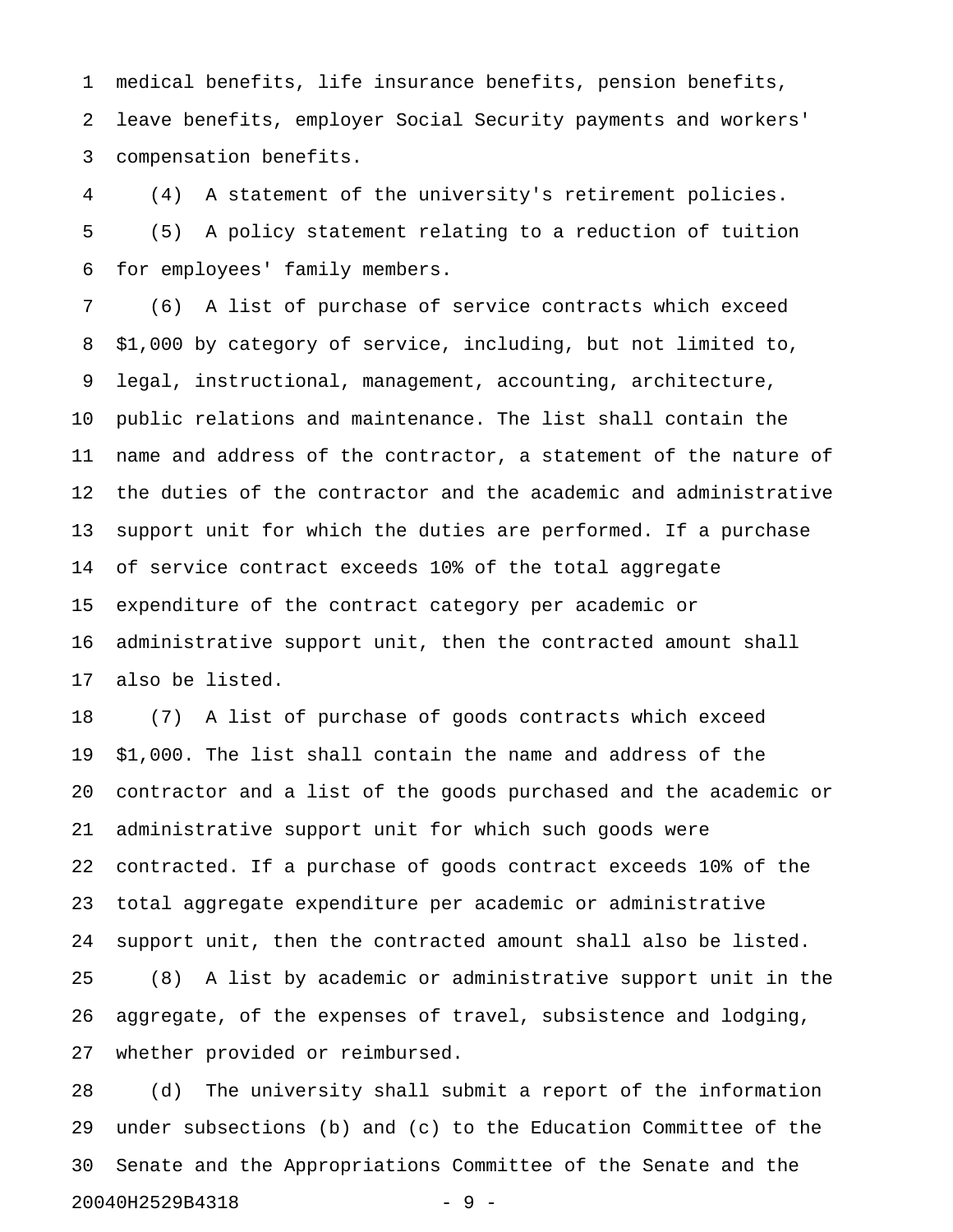1 Education Committee of the House of Representatives and the 2 Appropriations Committee of the House of Representatives. In 3 addition, the university shall submit a copy of the report to 4 each of the following:

5 (1) Governor's Office.

6 (2) Secretary of Education.

7 (3) State Treasurer.

8 (4) Auditor General.

9 (5) Joint State Government Commission.

10 Each such institution shall maintain a copy of the report in the 11 institution's library and shall submit a copy to each of the 12 four State regional library resource centers.

13 (e) A university's report required to be submitted under 14 this section shall be submitted within 180 days of the close of 15 the university's current fiscal year.

16 (f) The Joint State Government Commission shall develop a 17 statistical comparison analysis recognizing differences in 18 missions from the reports made under this section. A majority of 19 the members of the commission may request additional 20 documentation, except for salary or identity of individuals, 21 necessary to complete the comparative analysis. The comparison 22 shall be provided to the Education Committee of the Senate and 23 the Appropriations Committee of the Senate and the Education 24 Committee of the House of Representatives and the Appropriations 25 Committee of the House of Representatives and the four State 26 regional libraries.

27 (g) The university shall make a copy of the minutes of each 28 public meeting of the institution's board of trustees, as well 29 as a copy of the institution's integrated postsecondary 30 education data systems report, available for public inspection 20040H2529B4318 - 10 -